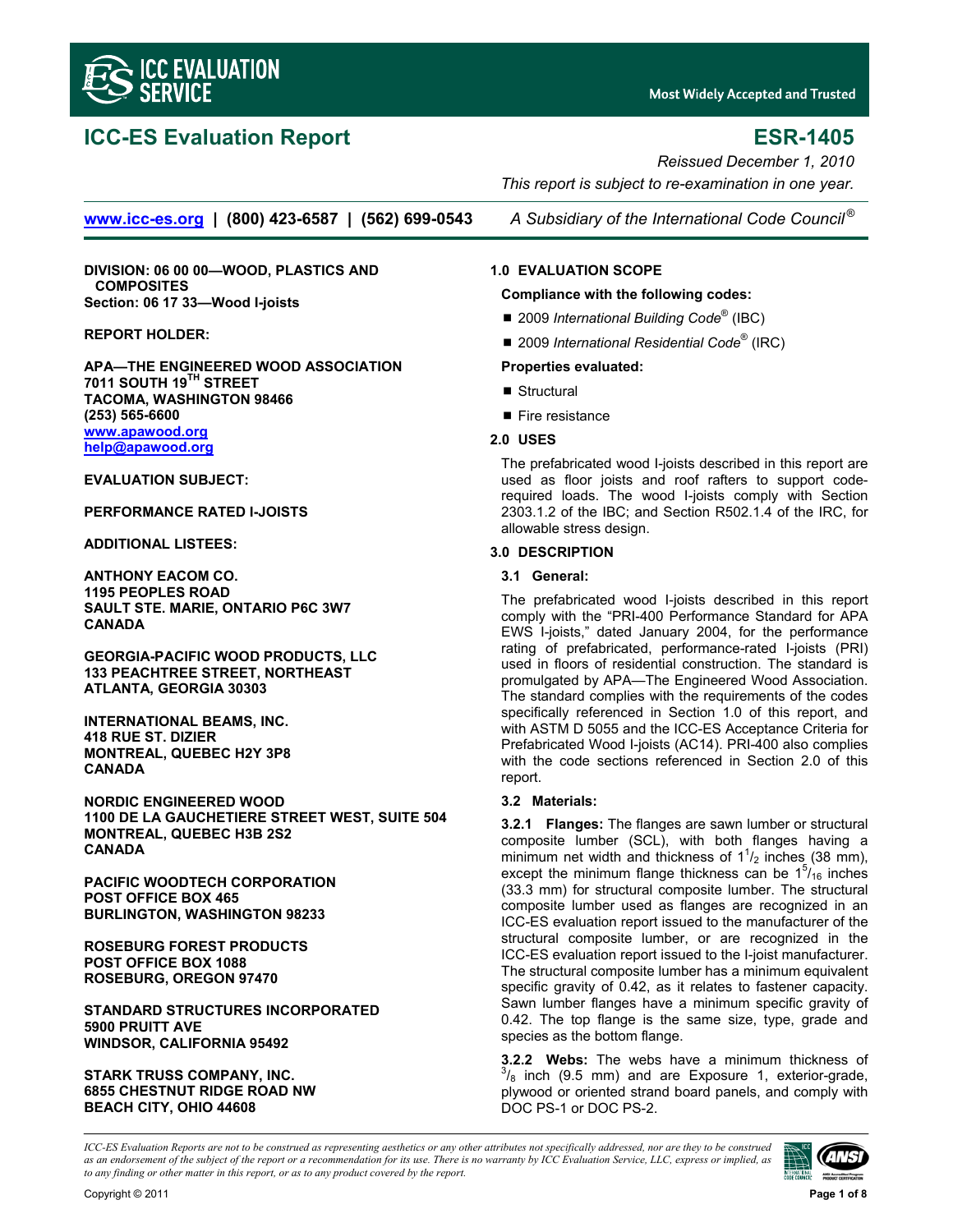**3.2.3 Adhesive:** The webs are adhered to the flanges with exterior-type adhesive complying with ASTM D 2559 and Section 5.4.3 of ASTM D 5055-10.

#### **4.0 DESIGN AND INSTALLATION**

#### **4.1 Design:**

Designed installations of the I-joists must be based on the allowable design properties in Table 1. Holes in webs of joists must comply with Figure 1 and Table 2. Where required by Table 1 and the notes to Figure 2, web stiffeners at joist supports must comply with Figure 2.

#### **4.2 Installation:**

**4.2.1 General:** I-joists produced by manufacturers listed in this report, or those complying with the requirements of PRI-400 and recognized in a separate ICC-ES evaluation report issued to the I-joist manufacturer, must be installed in accordance with this report. The separate evaluation report issued to the I-joist manufacturer must indicate the I-joists have been evaluated for compliance with this report, and that they are to be installed in accordance with this evaluation report and the separate report.

The I-joist properties in this evaluation report are based on I-joists installed such that the in-service moisture content of the joists does not exceed 16 percent.

The compression flange of the joists must have continuous lateral support. In single-span, simply supported conditions, the compression flange is the top flange of the joist, and lateral support is normally provided by the floor sheathing attached to the top flange. Lateral support for the I-joist bottom flange must be provided at interior supports of multiple-span joists, and the support adjacent to the unsupported end of cantilevered joists.

The ends of joists must be restrained to prevent rollover. This restraint is normally provided by diaphragm sheathing attached to the top flange and to an end wall or a sheartransfer panel capable of transferring a force of 50 pounds per foot (730 N/m). Blocking with equivalent strength is permitted to be used.

Concentrated loads in excess of 1,500 pounds (6672 N), applied to the top flange of the I-joist, require installation of web stiffeners in accordance with Figure 2, except the gap must be at the bottom flange. Blocking or squash blocks must be installed where concentrated loads occur at I-joist supports.

Spacing for nails installed in sawn lumber flanges of I-joists must be sufficient to prevent splitting of the wood. Allowable loads for nails in solid-sawn-lumber flanges must be in accordance with the allowable loads specified in the applicable code for spruce-pine-fir with a specific gravity of 0.42.

Spacing for nails installed in SCL flanges of joists must be sufficient to prevent splitting of the wood. Allowable loads for nails installed in SCL flanges must be in accordance with those in the applicable code for solidsawn lumber with a specific gravity of 0.42. Fastener type and fastener penetration into the top flange of the I-joist, for fasteners attaching subfloor sheathing or combination subfloor/underlayment to the I-joist, must comply with the requirements of the applicable code. For engineered design, the designer must specify the proper I-joist designation and flange configuration to match the calculation assumptions.

**4.2.2 One-hour Fire-resistive Floor-ceiling Assemblies:** I-joists produced by manufacturers listed in this report, or complying with the requirements of PRI-400 and recognized in a separate ICC-ES evaluation report issued to the I-joist manufacturer, may be used as wood structural framing members in one-hour fire-resistive floor-ceiling assemblies when the assemblies are constructed in accordance with Sections 4.2.2.1 through 4.2.2.4 of this report.

**4.2.2.1 Assembly 1:** The assembly must be as described in Figure 3.

**4.2.2.2 Assembly 2:** The I-joists are permitted to be used in lieu of the wood joists or trusses in the one-hour floor-ceiling assemblies described in ICC-ES evaluation repor[t ESR-1338,](http://www.icc-es.org/reports/pdf_files/ICC-ES/ESR-1338.pdf) and described in item 21-1.1 of Table 720.1 (3) of the IBC. Minimum flange dimensions for the joists are 1.5 inches (38 mm) for width and  $1^{5}/_{16}$  inches (33 mm) for thickness. The thickness of wood structural panels for the floor must not be less than  $\frac{1}{2}$  inch (12.7 mm), nor less than required by the applicable code.

**4.2.2.3 Assembly 3:** The assembly must consist of a single-layer floor of minimum  $3/4$ -inch (19.1 mm) tongueand-groove plywood, or minimum  $^{23}/_{32}$ -inch (18.3 mm) tongue-and-groove APA wood structural panels (exposure 1 or exterior-grade), conforming to DOC PS-1 or PS-2, or an ICC-ES evaluation report, with I-joists spaced up to 24 inches (610 mm) on center; and a ceiling of two layers of <sup>1</sup>/<sub>2</sub>-inch-thick (12.7 mm), Type C gypsum board [two layers of <sup>5</sup>/<sub>8</sub>-inch-thick (15.9 mm), Type X gypsum board must be used for installations using I-joists flanges smaller than  $1^1$ /<sub>2</sub> by  $1^3$ /<sub>4</sub> inches (38 by 44.5 mm)] applied to the bottom chord. Minimum flange dimensions of the I-joists are  $1<sup>5</sup>/16$  inches by  $1<sup>1</sup>/2$  inches (33 mm by 38 mm).

The floor sheathing must be installed in accordance with code requirements or with applicable ICC-ES evaluation reports, with all butt joints located on framing members.

The first layer of gypsum board must be attached with  $1<sup>5</sup>/8$ -inch-long (41.3 mm), Type W screws spaced up to 12 inches (305 mm) on center. The second layer of gypsum board must be installed with the joints staggered from the first layer and must be fastened with 2-inch-long (51 mm)  $[2^{\frac{1}{4}}]$  inches (57 mm) long for  $5/8$ -inch (15.9 mm) gypsum board], Type W screws spaced up to 12 inches (305 mm) on center in the field and up to 8 inches (203 mm) on center at the butt joints. Type G screws,  $1^{1/2}$  inches (38 mm) long  $[1^{3/4}$  inches (44.5 mm) long for  $5/1$  inch (15.0 mm) growing board, must be appeal up to  $5/8$ -inch (15.9 mm) gypsum board], must be spaced up to 8 inches (203 mm) on center and up to 6 inches (152 mm) each side of the butt joint. The second layer must be finished with joint tape and compound.

Resilient channels are permitted to be used as part of the ceiling attachment system, provided they are spaced up to 16 inches (406 mm) on center. The resilient channels are permitted to be spaced up to 24 inches (610 mm) on center, if I-joists are spaced up to 16 inches (406 mm) on center. The channels are fastened perpendicular to joists with 1-inch-long (25.4 mm), case-hardened-steel, 0.15-inch-diameter-shank (0.38 mm), self-drilling, selftapping, Phillips-head screws. The ceiling must be attached to the resilient channels as described above, except 1-inch (25.4 mm), Type S screws and  $1^5/\text{s}$ -inch (41.3 mm), Type S screws must be used for the first and second layers, respectively, spaced at up to 12 inches (305 mm) on center.

When used as a roof-ceiling assembly, the decking is permitted to be any wood deck specified in the code, and the I-joist spacing is permitted to exceed 24 inches (610 mm) on center. However, when the I-joist spacing exceeds 24 inches (610 mm), the ceiling attachment system, including the resilient channels, must be applied to stripping spaced up to 24 inches (610 mm) on center. The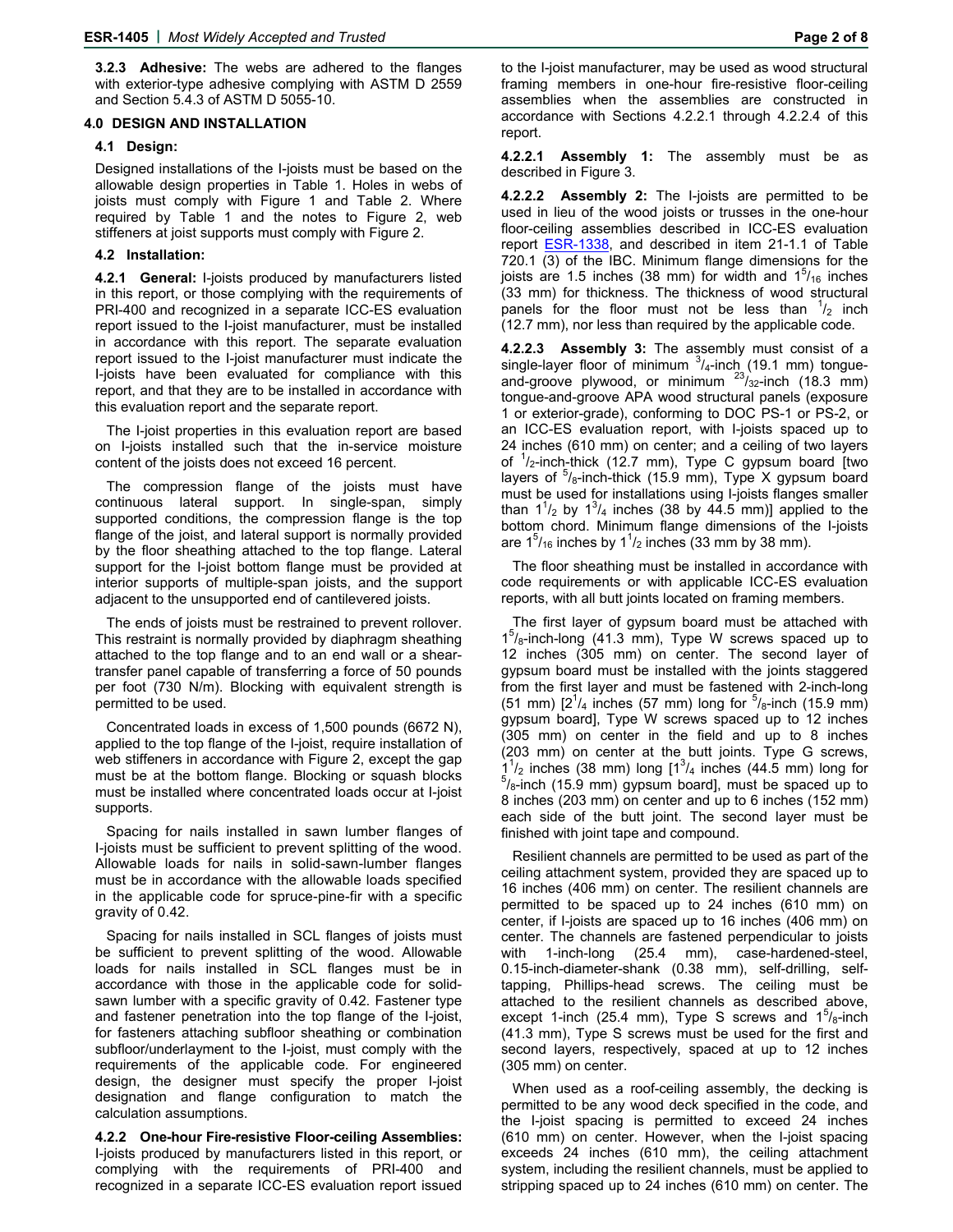attachment to the stripping is similar to the previously described attachment to the joists. The stripping must be either nominal 2-by-4-inch (51 by 102 mm), constructiongrade Douglas fir lumber [for spans of up to 5 feet 1524 mm)] attached to the bottom chord with two 10d box nails, or material and attachment of equivalent strength.

**4.2.2.4 Other Fire-resistive Assemblies:** The I-joists described in this report may be used in the assemblies described in IBC Table 720.1(3), Item Numbers 23-1.1 and 24.1.1 through 28.1.1, provided the I-joists used meet the criteria described in the table's "Floor or Roof Construction" column. For the purposes of the minimum flange area requirement of 2.3 square inches (1480 mm<sup>2</sup>) in Item Number 23-1.1, a  $1^{1}/_{2}$ -by-1<sup>1</sup>/<sub>2</sub>-inch (38 mm by 38 mm) flange having a cross-sectional area of 2.25 square inches  $(1450 \text{ mm}^2)$  may be considered sufficient.

## **5.0 CONDITIONS OF USE**

The Performance Rated I-joists described in this report comply with, or are a suitable alternative to what is specified in, those codes listed in Section 1.0 of this report, subject to the following conditions:

- **5.1** The I-joists must be produced by a manufacturer listed in this report or must be evaluated in a current ICC-ES evaluation report issued to the I-joist manufacturer.
- **5.2** The design and installation must comply with this report and the wood design provisions noted in the applicable edition of the NDS referenced in the applicable code.
- **5.3** Drawings and design calculations demonstrating compliance with this report must be submitted to the building official. The drawings and calculations must be prepared by a registered design professional where required by the statutes of the jurisdiction in which the project is to be constructed.
- **5.4** No cutting of I-joist flanges is permitted.
- **5.5** The I-joists must be produced at the manufacturing plants noted in Table 3, under a quality control program with inspections by APA—The Engineered Wood Association (AA-649).

# **6.0 EVIDENCE SUBMITTED**

- **6.1** PRI-400 Performance Standard for APA–EWS I-joists, dated January 2004.
- **6.2** Data verifying compliance with the ICC-ES Acceptance Criteria for Prefabricated Wood I-joists (AC14), dated October 2007 (editorially revised February 2010).
- **6.3** Reports of fire tests conducted in accordance with ASTM E 119.

# **7.0 IDENTIFICATION**

The I-joists must be identified by a stamp indicating the product designation, the evaluation report number (ESR-1405), the manufacturer's name, and the name and logo of the inspection agency (APA—The Engineered Wood Association).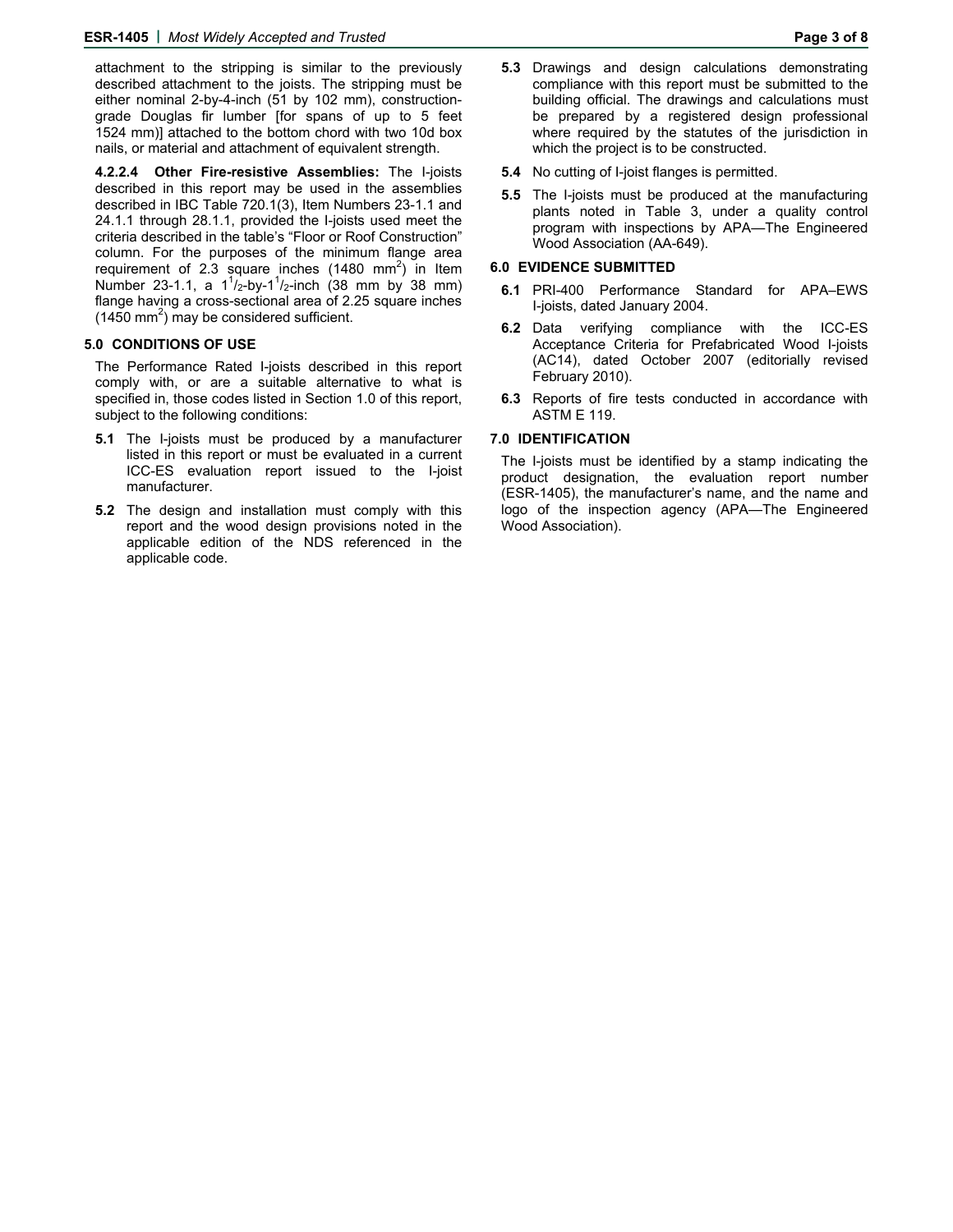| <b>Depth</b> | <b>Joist</b>       | EI <sub>(b)</sub><br>$M^{(c)}$ |        | $V^{(d)}$ | IR <sup>(e)</sup> | $ER^{(f)}$ | $K^{(g)}$ |  |
|--------------|--------------------|--------------------------------|--------|-----------|-------------------|------------|-----------|--|
|              | <b>Designation</b> | $10^6$ lbf-in. <sup>2</sup>    | Ibf-ft | Ibf       | Ibf               | Ibf        | $106$ lbf |  |
|              | <b>PRI-20</b>      | 145                            | 2,520  | 1,120     | 1,700             | 830        | 4.94      |  |
|              | <b>PRI-30</b>      | 161                            | 3,225  | 1,120     | 1,905             | 945        | 4.94      |  |
| $9^{1/2}$    | <b>PRI-40</b>      | 193                            | 2,735  | 1,120     | 2,160             | 1,080      | 4.94      |  |
|              | <b>PRI-50</b>      | 186                            | 3,800  | 1,120     | 2,040             | 1,015      | 4.94      |  |
|              | <b>PRI-60</b>      | 231                            | 3,780  | 1,120     | 2,160             | 1,080      | 4.94      |  |
|              | <b>PRI-20</b>      | 253                            | 3,265  | 1,420     | 1,700             | 830        | 6.18      |  |
|              | <b>PRI-30</b>      | 280                            | 4,170  | 1,420     | 1,905             | 945        | 6.18      |  |
|              | <b>PRI-40</b>      | 330                            | 3,545  | 1,420     | 2,500             | 1,200      | 6.18      |  |
| $11^{7}/s$ " | <b>PRI-50</b>      | 322                            | 4,915  | 1,420     | 2,040             | 1,015      | 6.18      |  |
|              | <b>PRI-60</b>      | 396                            | 4,900  | 1,420     | 2,500             | 1,200      | 6.18      |  |
|              | <b>PRI-70</b>      | 420                            | 6,595  | 1,420     | 2,335             | 1,160      | 6.18      |  |
|              | <b>PRI-80</b>      | 547                            | 6,940  | 1,420     | 2,760             | 1,280      | 6.18      |  |
|              | <b>PRI-90</b>      | 604                            | 8,770  | 1,925     | 3,355             | 1,400      | 6.18      |  |
|              | <b>PRI-40</b>      | 482                            | 4,270  | 1,710     | 2,500             | 1,200      | 7.28      |  |
|              | <b>PRI-50</b>      | 480                            | 5,860  | 1,710     | 2,040             | 1,015      | 7.28      |  |
| 14"          | <b>PRI-60</b>      | 584                            | 5,895  | 1,710     | 2,500             | 1,200      | 7.28      |  |
|              | <b>PRI-70</b>      | 613                            | 7,865  | 1,710     | 2,335             | 1,160      | 7.28      |  |
|              | <b>PRI-80</b>      | 802                            | 8,360  | 1,710     | 3,020             | 1,280      | 7.28      |  |
|              | <b>PRI-90</b>      | 881                            | 10,460 | 2,125     | 3,355             | 1,400      | 7.28      |  |
|              | <b>PRI-40</b>      | 657                            | 4,950  | 1,970     | 2,500             | 1,200      | 8.32      |  |
|              | <b>PRI-50</b>      | 663                            | 6,715  | 1,970     | 2,040             | 1,015      | 8.32      |  |
| 16"          | <b>PRI-60</b>      | 799                            | 6,835  | 1,970     | 2,500             | 1,200      | 8.32      |  |
|              | <b>PRI-70</b>      | 841                            | 9,010  | 1,970     | 2,335             | 1,160      | 8.32      |  |
|              | <b>PRI-80</b>      | 1,092                          | 9,690  | 1,970     | 3,020             | 1,280      | 8.32      |  |
|              | <b>PRI-90</b>      | 1,192                          | 11,985 | 2,330     | 3,355             | 1,400      | 8.32      |  |

**TABLE 1—DESIGN PROPERTIES FOR** *APA EWS* **PERFORMANCE-RATED I-JOISTS(a)** 

(a) The tabulated values are design values for normal duration of load. All values, except for EI and K, is permitted to be adjusted for other load durations as permitted by the code.

(b) Bending stiffness (EI) of the I-joist.<br>
(c) Moment capacity (M) of I-joists, which must **not** be increased by any repetitive member use factor.<br>
(c) Moment capacity (V) of the I-joist.<br>
(e) Shear capacity (V) of the I reactions are permitted. For a bearing length of 4 inches (5 inches for 14" and 16" PRI-50s), the end reaction may be set equal to the tabulated shear value. Interpolation of the end reaction between 1-3/4 and 4-inch (5-inch for 14" and 16"

PRI-50s) bearing is permitted. For end reaction values over 1,550 lbf, bearing stiffeners are required with the exception of PRI-90, which requires bearing stiffeners when end reaction values exceed 1,885 lbf.

(g) Coefficient of shear deflection (K). For calculating uniform load and center-point load deflections of the I-joist in a simplespan application, use Eqs. 1 and 2.

Uniform Load:  $\delta$ 

$$
=\frac{5\omega\ell^4}{384\text{El}}+\frac{\omega\ell^2}{\text{K}}
$$
 [1]

Center-Point Load:  $\delta =$ 

$$
\frac{P\ell^3}{48EI} + \frac{2P\ell}{K}
$$
 [2]

- Where:  $\delta$  = calculated deflection (in.),  $\omega$  = uniform load (lbf/in.),
	- P = concentrated load (lbf),  $\ell$  = design span (in.),<br>EI = bending stiffness of the I-joist (lbf-in.<sup>2</sup>), and
- $EI =$  bending stiffness of the I-joist (lbf-in.<sup>2</sup>), and
	- $K =$  coefficient of shear deflection (lbf).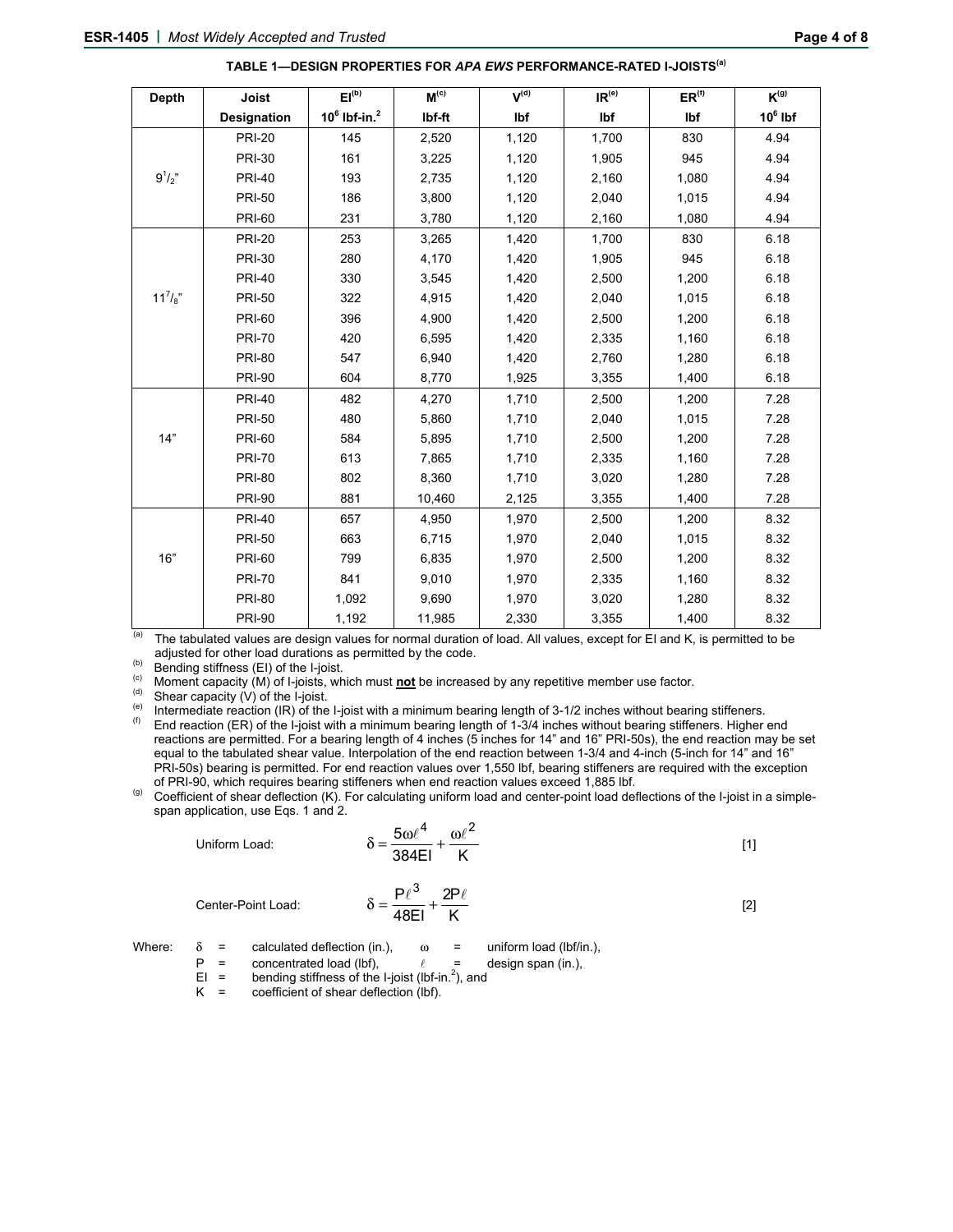- 1. The distance between the inside edge of the support and the centerline of any hole must be in compliance with the requirements of Table 2.
- 2. I-joist top and bottom flanges must NEVER be cut, notched, or otherwise modified.
- 3. Whenever possible field-cut holes should be centered on the middle of the web.
- 4. The maximum size hole that can be cut into an I-joist web must equal the clear distance between the flanges of the I-joist minus  $\frac{1}{4}$  inch. A minimum of  $\frac{1}{8}$  inch should always be maintained between the top or bottom of the hole and the adjacent I-joist flange.
- 5. The sides of square holes or longest sides of rectangular holes must not exceed three fourths of the diameter of the maximum round hole permitted at that location.
- 6. Where more than one hole is necessary, the distance between adjacent hole edges must exceed twice the diameter of the largest round hole or twice the size of the largest square hole (or twice the length of the longest side of the longest rectangular hole) and each hole must be sized and located in compliance with the requirements of Table 2.
- 7. A knockout is not considered a hole, may be utilized anywhere it occurs and may be ignored for purposes of calculating minimum distances between holes.
- 8. One and one-half inch holes are permitted anywhere in a cantilevered section of a PRI Joist. Holes of greater size may be permitted subject to verification.
- 9. A maximum 1<sup>1</sup>/<sub>2</sub>-inch-diameter hole can be placed anywhere in the web provided that it meets the requirements of 6 above.
- 10. For joists with more than one span, use the longest span to determine hole location in either span.
- 11. All holes must be cut in a workman-like manner in accordance with the restrictions listed above and as illustrated in Figure 1.
- 12. Limit 3 maximum size holes per span.
- 13. A group of round holes at approximately the same location is permitted if they meet the requirements for a single round hole circumscribed around them.

|                               |  | 3/4x<br>diameter |
|-------------------------------|--|------------------|
|                               |  |                  |
| 2x diameter<br>of larger hole |  |                  |

# **FIGURE 1—TYPICAL HOLES**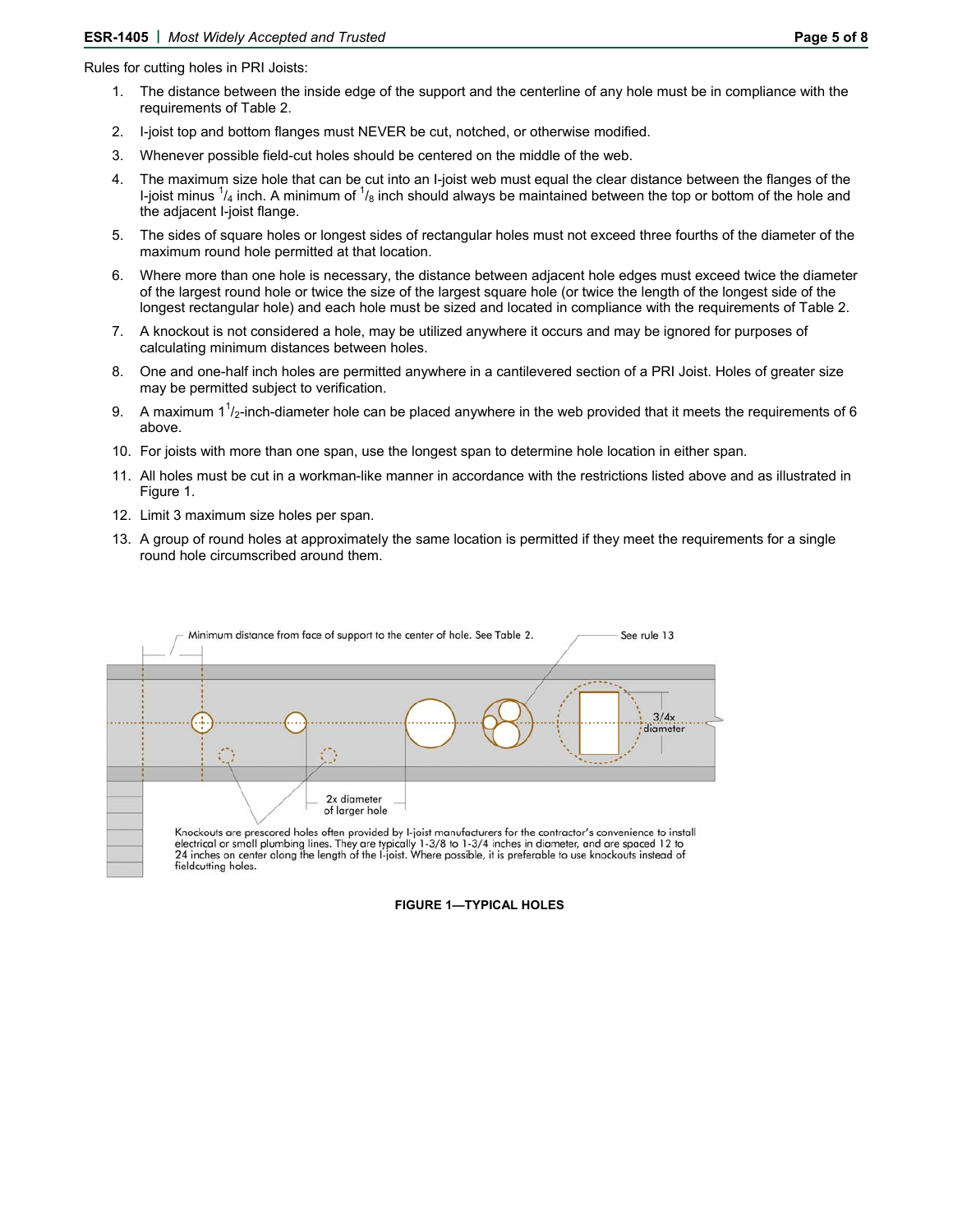|                 |               |                  | MINIMUM DISTANCE FROM INSIDE FACE OF ANY SUPPORT TO CENTER OF HOLE (ft - in.) |            |            |            |            |              |                         |            |              |            |            |               |             |             |                         |
|-----------------|---------------|------------------|-------------------------------------------------------------------------------|------------|------------|------------|------------|--------------|-------------------------|------------|--------------|------------|------------|---------------|-------------|-------------|-------------------------|
| Joist           | Joist         | SAF <sup>5</sup> | Round Hole Diameter (in.)                                                     |            |            |            |            |              |                         |            |              |            |            |               |             |             |                         |
| <b>Depth</b>    |               |                  | $\overline{2}$                                                                | 3          | 4          | 5          | 6          | $6^{1}/_{4}$ | $\overline{\mathbf{r}}$ | 8          | $8^{5}/_{8}$ | 9          | 10         | $10^{3}/_{4}$ | 11          | 12          | $12^{3}$ / <sub>4</sub> |
| $9^{1}/2$ "     | <b>PRI-20</b> | $13' - 5"$       | $0' - 7"$                                                                     | $0' - 11"$ | $2' - 2"$  | $3' - 6"$  | $5' - 3"$  | $5' - 8"$    |                         |            |              |            |            |               |             |             |                         |
|                 | <b>PRI-30</b> | $13' - 10"$      | $0' - 9"$                                                                     | $2' - 0''$ | $3' - 3"$  | $4' - 7"$  | $6' - 1"$  | $6' - 6"$    |                         |            |              |            |            |               |             |             |                         |
|                 | <b>PRI-40</b> | $14'-6''$        | $0' - 7"$                                                                     | $1' - 8"$  | $3' - 0''$ | $4'-4"$    | $5' - 9"$  | $6' - 3"$    |                         |            |              |            |            |               |             |             |                         |
|                 | <b>PRI-50</b> | $14'-5"$         | $1' - 1"$                                                                     | $2'-4"$    | $3' - 8"$  | $5' - 0''$ | $6' - 6"$  | $6' - 11"$   |                         |            |              |            |            |               |             |             |                         |
|                 | <b>PRI-60</b> | $15' - 3"$       | $1' - 8"$                                                                     | $3' - 0''$ | $4'-4"$    | $5 - 8"$   | $7' - 3"$  | $7' - 8"$    |                         |            |              |            |            |               |             |             |                         |
|                 | <b>PRI-20</b> | $13' - 5"$       | $0' - 7"$                                                                     | $0' - 8"$  | $0' - 8"$  | $0' - 9"$  | $1' - 11"$ | $2'-5"$      | $3' - 10"$              | $5' - 11"$ | $7' - 4"$    |            |            |               |             |             |                         |
|                 | <b>PRI-30</b> | $15 - 0"$        | $0' - 7"$                                                                     | $0' - 8"$  | $0' - 8"$  | $1' - 9"$  | $3' - 4"$  | $3' - 9''$   | $5' - 0''$              | $6' - 10"$ | $8' - 0''$   |            |            |               |             |             |                         |
|                 | <b>PRI-40</b> | $16' - 7"$       | $0' - 7"$                                                                     | $0' - 8"$  | $1'-2"$    | $2'-5"$    | $3' - 9"$  | $4 - 1"$     | $5' - 1"$               | $6' - 8"$  | $7' - 11"$   |            |            |               |             |             |                         |
| $11^{7}/_{8}$ " | <b>PRI-50</b> | $16' - 1"$       | $0' - 7"$                                                                     | $0 - 8"$   | $0' - 11"$ | $2' - 6"$  | $4' - 1"$  | $4'-6"$      | $5' - 10"$              | $7' - 8"$  | $8' - 11"$   |            |            |               |             |             |                         |
|                 | <b>PRI-60</b> | $18 - 2"$        | $0' - 8"$                                                                     | $1' - 10"$ | $3' - 2"$  | $4'-5"$    | $5' - 10"$ | $6' - 2"$    | $7' - 4"$               | $8' - 11"$ | $10 - 0"$    |            |            |               |             |             |                         |
|                 | <b>PRI-70</b> | $18 - 6"$        | $0' - 7"$                                                                     | $1'-2"$    | $2' - 5"$  | $3' - 9''$ | $5' - 2"$  | $5' - 8"$    | $7' - 0''$              | $8' - 10"$ | $10 - 2"$    |            |            |               |             |             |                         |
|                 | <b>PRI-80</b> | 19'-10"          | $1' - 11"$                                                                    | $3' - 2"$  | $4'-6"$    | $5' - 10"$ | $7' - 3"$  | $7' - 8"$    | $8' - 10"$              | $10'-6"$   | $11'-7"$     |            |            |               |             |             |                         |
|                 | <b>PRI-90</b> | $20' - 5"$       | $0' - 7"$                                                                     | $0' - 8"$  | $1'-4"$    | $3' - 0''$ | $4' - 9''$ | $5' - 3"$    | $6' - 8"$               | $8' - 8"$  | $10' - 0''$  |            |            |               |             |             |                         |
|                 | <b>PRI-40</b> | $18 - 3"$        | $0' - 7"$                                                                     | $0' - 8"$  | $0' - 8"$  | $0' - 9"$  | $1' - 10"$ | $2 - 2"$     | $3' - 2"$               | $4' - 7"$  | $5 - 5"$     | $6' - 0''$ | $7' - 7"$  | $9' - 4"$     |             |             |                         |
|                 | <b>PRI-50</b> | $16' - 1"$       | $0' - 7"$                                                                     | $0' - 8"$  | $0' - 8"$  | $0' - 9"$  | $0' - 9"$  | $1'-1$ "     | $2' - 6"$               | $4'-6"$    | $5' - 9"$    | $6' - 7"$  | $8' - 10"$ | $10' - 7"$    |             |             |                         |
| 14"             | <b>PRI-60</b> | 19'-9"           | $0' - 7"$                                                                     | $0' - 8"$  | $0' - 8"$  | $1'-7"$    | $3' - 2"$  | $3'-6''$     | $4' - 9''$              | $6 - 6"$   | $7' - 8"$    | $8' - 4"$  | $10' - 4"$ | $11'-11"$     |             |             |                         |
|                 | <b>PRI-70</b> | $18 - 6"$        | $0' - 7"$                                                                     | $0' - 8"$  | $0' - 8"$  | $0' - 11"$ | $2' - 6"$  | $2' - 11"$   | $4 - 2"$                | $5' - 11"$ | $7' - 0''$   | $7' - 10"$ | $10' - 1"$ | $12 - 0$ "    |             |             |                         |
|                 | <b>PRI-80</b> | $22' - 7"$       | $0' - 7"$                                                                     | $1' - 9"$  | $3' - 0''$ | $4'-4"$    | $5' - 8"$  | $6' - 1"$    | $7' - 1"$               | $8' - 7"$  | $9' - 7"$    | $10' - 3"$ | $12 - 2"$  | $13' - 10"$   |             |             |                         |
|                 | <b>PRI-90</b> | $23'-2"$         | $0' - 7"$                                                                     | $0' - 8"$  | $0' - 9"$  | $2'-4"$    | $3' - 11"$ | $4'-4"$      | $5' - 7"$               | $7' - 4"$  | $8 - 6"$     | $9' - 3"$  | $11'-3''$  | $12' - 10"$   |             |             |                         |
|                 | <b>PRI-40</b> | $19' - 8"$       | $0' - 7"$                                                                     | $0' - 8"$  | $0' - 8"$  | $0' - 9"$  | $0' - 9"$  | $0' - 10"$   | $1'-5"$                 | $2' - 9"$  | $3' - 7"$    | $4' - 1"$  | $5'-6"$    | $6' - 7"$     | $7' - 0''$  | $8 - 9"$    | $10' - 9"$              |
| 16"             | <b>PRI-50</b> | $16' - 1"$       | $0' - 7"$                                                                     | $0' - 8"$  | $0' - 8"$  | $0' - 9"$  | $0' - 9"$  | $0' - 10"$   | $0' - 10"$              | $0' - 10"$ | $1' - 9"$    | $2' - 6"$  | $4'-6"$    | $6' - 0''$    | $6' - 8"$   | $9' - 7"$   | $11'-11"$               |
|                 | <b>PRI-60</b> | $19' - 9"$       | $0' - 7"$                                                                     | $0' - 8"$  | $0' - 8"$  | $0' - 9"$  | $0' - 9"$  | $0' - 10"$   | $1' - 10"$              | $3'-6''$   | $4'-6"$      | $5' - 2"$  | $7' - 3"$  | $8' - 11"$    | $9' - 6"$   | $11' - 10"$ | $13' - 9''$             |
|                 | <b>PRI-70</b> | $18 - 6"$        | $0' - 7"$                                                                     | $0' - 8"$  | $0' - 8"$  | $0' - 9"$  | $0' - 9"$  | $0' - 10"$   | $1' - 0''$              | $2' - 11"$ | $4' - 1"$    | $4' - 10"$ | $6' - 11"$ | $8' - 7"$     | $9' - 1"$   | $11'-6$ "   | $13'-6''$               |
|                 | <b>PRI-80</b> | $23' - 11"$      | $0' - 7"$                                                                     | $0 - 8"$   | $0 - 8"$   | $1' - 7"$  | $3' - 2"$  | $3' - 7"$    | $4' - 10"$              | $6 - 6"$   | $7' - 7"$    | $8 - 3"$   | $10' - 2"$ | $11'-8"$      | $12 - 2"$   | $14'-3''$   | $16' - 0''$             |
|                 | <b>PRI-90</b> | $25' - 7"$       | $0' - 7"$                                                                     | $0' - 8"$  | $0' - 8"$  | $0' - 10"$ | $2' - 3"$  | $2' - 8"$    | $3' - 10"$              | $5' - 5"$  | $6' - 5"$    | $7' - 1"$  | $8' - 10"$ | $10'-4"$      | $10' - 10"$ | $13' - 3"$  | $15' - 3"$              |

#### **TABLE 2—LOCATION OF CIRCULAR HOLES IN PRI JOIST WEBS, SIMPLE OR MULTIPLE SPAN FOR DEAD LOADS UP**  TO 10 PSF AND LIVE LOADS UP TO 40 PSF<sup>1,2,</sup>

For **SI:** 1 ft = 305 mm; 1 inch = 25.4 mm.

<sup>1</sup>Table may be used for I-joist spacing of 24 inches on center or less.<br><sup>2</sup>Hele legation distance is measured from inside face of supports to go

<sup>2</sup>Hole location distance is measured from inside face of supports to center of hole.

 $3$ Distances in this chart are based on uniformly loaded joists.

<sup>4</sup>Joists with web hole locations and/or sizes that fall outside of the scope of this table must be analyzed based on the actual hole size, joist spacing, span and loading conditions. The I-joist shear capacity at the location of a circular web hole is calculated using the following equation: V<sub>rh</sub> = Published Shear Value x [(Joist Depth – Hole Diameter) / Joist Depth].<br><sup>5</sup>SAF = Span Adjustment Factor, used as defined below.

#### **OPTIONAL:**

Table 2 is based on the I-joists being used at their maximum span. If the I-joists are placed at less than their full allowable span, the minimum distance from the centerline of the hole to the face of any support (D) as given above may be reduced as follows:

$$
D_{\text{reduced}}{=}\frac{L_{\text{actual}}}{SAF}{\times}D
$$

Where: D<sub>reduced</sub> = Distance from the inside face of any support to center of hole, reduced for less-than-maximum span applications (ft). The reduced distance must not be less than 6-inches from the face of support to edge of the hole.  $L_{actual}$  = The actual measured span distance between the inside faces of supports (ft).

SAF = Span Adjustment Factor given in Table 2.

D = The minimum distance from the inside face of any support to center of hole from Table 2 above.

If  $\frac{L_{\text{actual}}}{\text{SAF}}$  is greater than 1, use 1 in the above calculation for  $\frac{L_{\text{actual}}}{\text{SAF}}$ .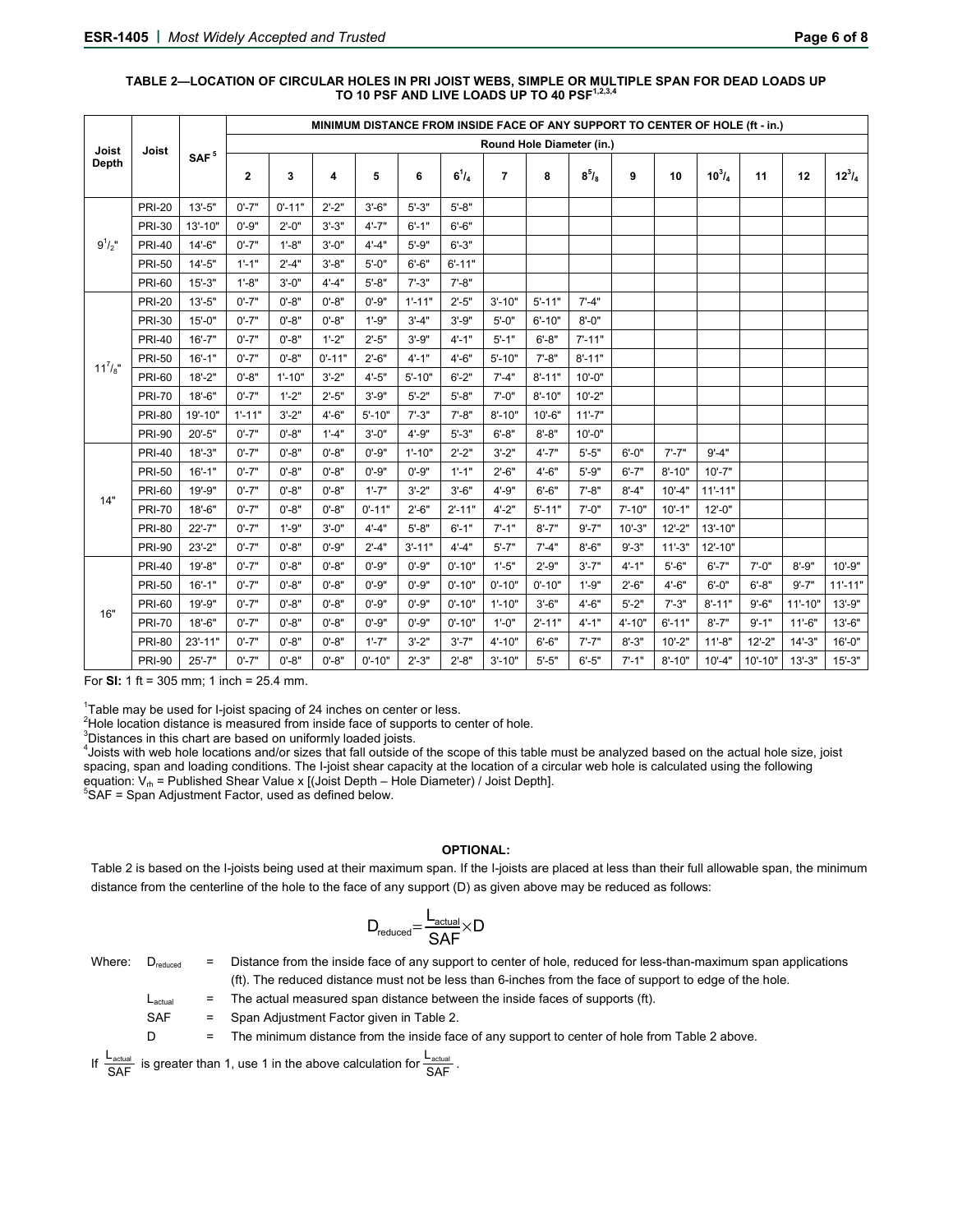Requirements for web stiffeners:

- 1. Wood Structural Panel web stiffeners must be placed on each side of the I-joist web at:
	- a) Hangers with side nailing<br>b) Hangers with a side, whic
	- Hangers with a side, which do not support top flanges of I-joist.
	- c) Locations where concentrated loads in excess of 1,500 pounds are applied to the top flange of the I-joist between supports, or in the case of cantilever, anywhere between the cantilever tip and the support.
	- d) At exterior supports in engineered applications where concentrated loads cause exterior reaction loads to exceed 1,550 pounds.

Web stiffeners must be made of Utility grade SPF (south) or better for lumber and/or Sheathing grade or better for wood structural panels.



#### **FIGURE 2—PRI I-JOIST WEB STIFFENER CONSTRUCTION DETAILS**

| Web stiffener size required<br><b>I-JOIST FLANGE WIDTH</b> | WEB STIFFENER SIZE REQUIRED ON EACH SIDE OF WEB |
|------------------------------------------------------------|-------------------------------------------------|
| $1^{1}/2$ "                                                | $15/32$ " x $25/16$ " minimum width             |
| $1^3$ / $\mu$ "                                            | $19/32$ " x $2^{5}/16$ " minimum width          |
| $2^{5}/16$                                                 | $1" \times 2^{5}/_{16}"$ minimum width          |
| $2^{1/2}$                                                  | 1" x $2^{5}/_{16}$ " minimum width              |
| $3^{1}/2$                                                  | $1^{1}/2$ " x $2^{5}/16$ " minimum width        |

For **SI:** 1 inch = 25.4 mm.

### **TABLE 3—MANUFACTURERS AND THEIR LOCATIONS**

| <b>MANUFACTURER</b>       | <b>LOCATION</b>                                                        |
|---------------------------|------------------------------------------------------------------------|
| Anthony-Eacom Co          | 1195 People's Road, Sault Ste. Marie, Ontario P6B 6H3, Canada          |
| Georgia-Pacific           | 310 Cypress Road, Ocala, Florida 34472                                 |
| Georgia-Pacific           | 1000 North Park Drive, Roxboro, North Carolina 27573                   |
| Georgia-Pacific           | 19953 Highway 31, Thorsby, Alabama 35171                               |
| International Beams, Inc. | 480, Rue Jocelyn-Bastille, CP 10, Pohenegamook, Quebec G0L 4J0, Canada |
| International Beams, Inc. | 137 Juniper Road, Juniper, New Brunswick E7L 1G8, Canada               |
| Nordic Engineered Wood    | 521, Chemin Merrill, C.P. 216, Chibougamau, Quebec G8P 4J0, Canada     |
| Pacific Woodtech Corp.    | 1850 Park Lane, Burlington, Washington 98233                           |
| Roseburg Forest Products  | 4500 Riddle By-Pass Road, Riddle, Oregon 97469                         |
| Standard Structures Inc.  | 340 Standard Avenue, Windsor, California 95492                         |
| Stark Truss, Inc.         | 6855 Chestnut Ridge Road NW, Beach City, OH 44608                      |